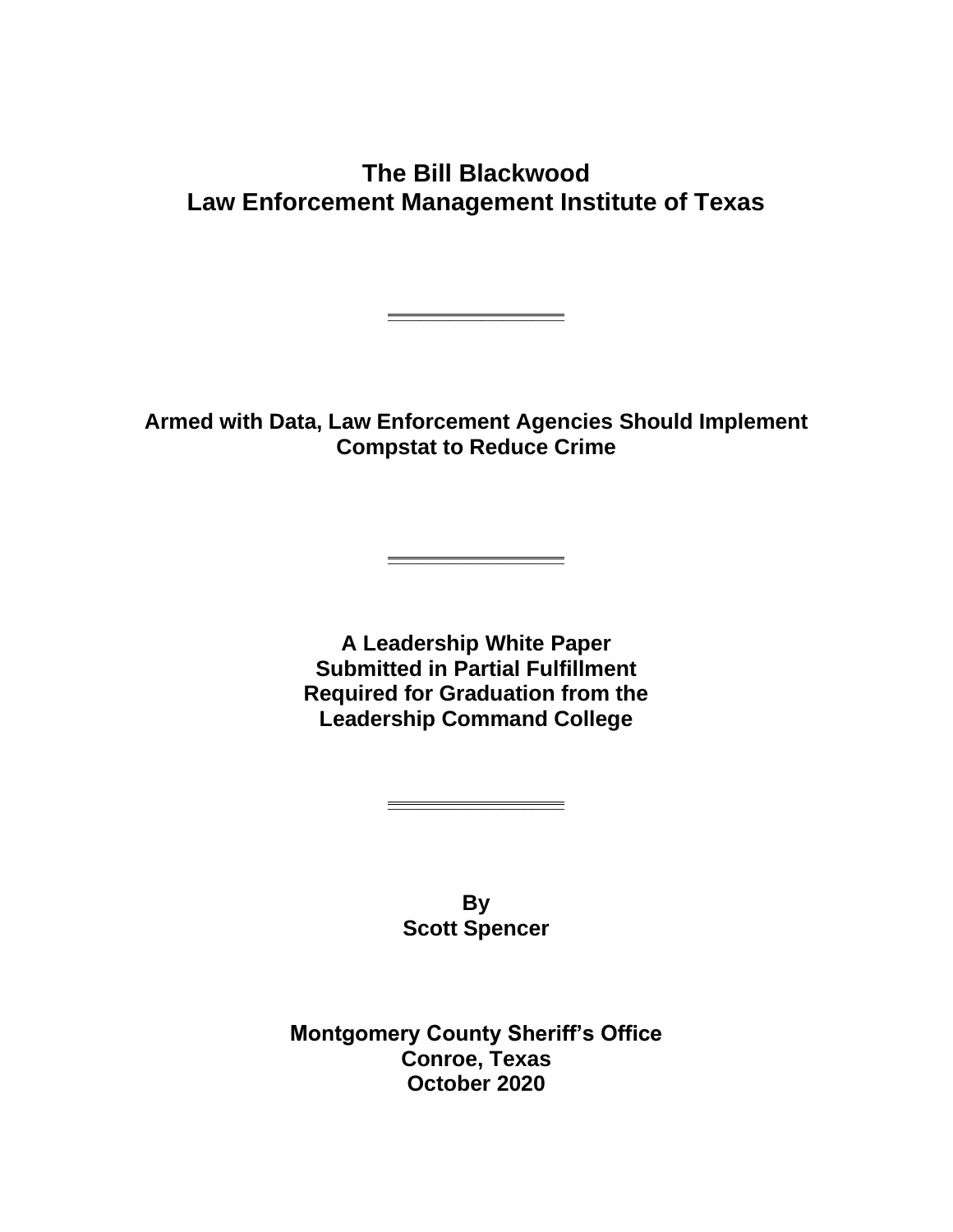#### **ABSTRACT**

Over the last twenty-five years, there have been powerful movements in the evolution of policing in the United States. Some of these policing evolutions have aided agencies with their mission of reducing crime and the fear of crime. Whether it was Compstat, community oriented policing, problem oriented policing or intelligence led policing, powerful policing shifts have evolved law enforcement. Despite their importance, there is little known about how to properly implement these programs in a police organization. This paper will focus on what Compstat is, will explain what it is not, as well as discuss the key elements needed to be implemented for success. This paper will highlight how Compstat is an innovative and rational crime control program, but also discuss past failures by agencies who implemented Compstat too quickly without fully understanding its meaning and foundation.

In order for law enforcement agencies to evolve their crime fighting approach, they need to take advantage of tools or strategies available in the fight against crime. The emergence of Compstat was one of the most innovative strategies that aids law enforcement agencies in the fight against crime while also holding personnel accountable for any crime changes in their community.

It is every law enforcement agency's duty to implement any program, strategy or service that's primary purpose is crime reduction. Compstat is an important administrative innovation in policing that holds mid-level managers accountable for controlling crime rates. Armed with data, law enforcement agencies should implement Compstat to reduce crime and hold staff accountable.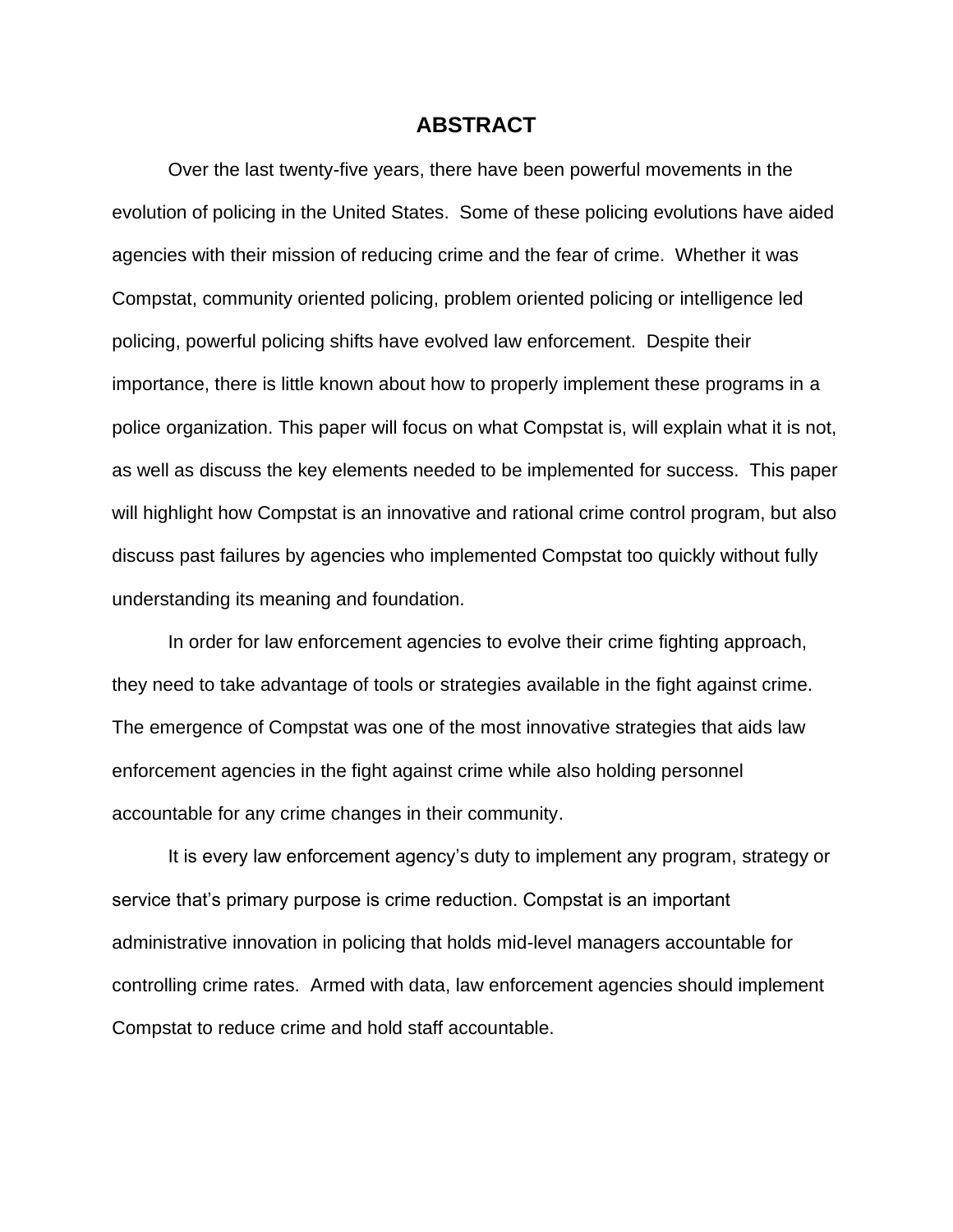# **TABLE OF CONTENTS**

# Page

## Abstract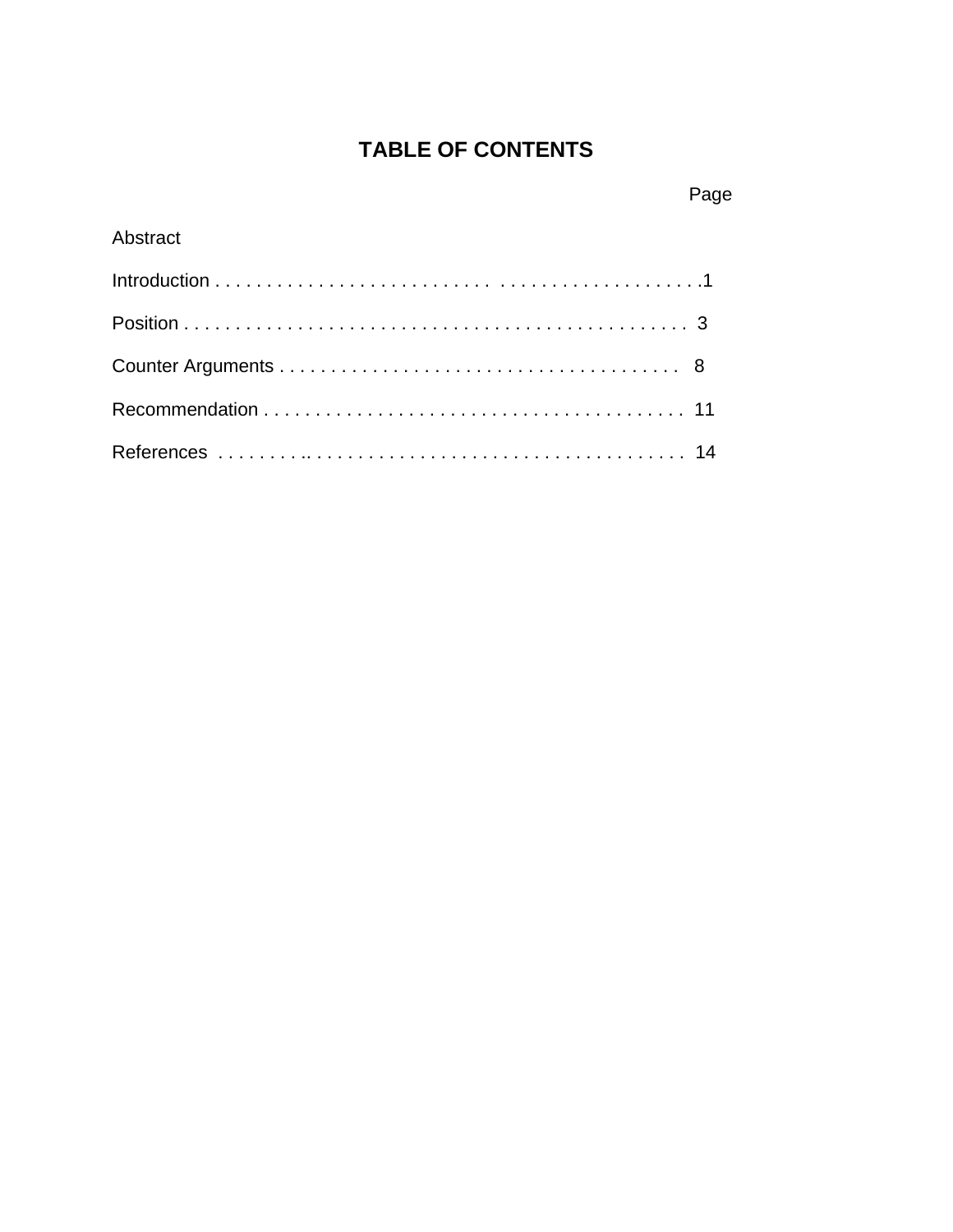#### **INTRODUCTION**

Compstat, sometimes referred to as computer statistics or comparative statistics, "is an important administrative innovation in policing that provides a much needed instrument for holding mid-level managers accountable for controlling crime rates" (Bond & Braga, 2015, p.1). Compstat was described by Kelling and Sousa (2001), as "perhaps the single most important organizational/administrative innovation in policing during the latter half of the 20th century" (as cited in Weisburd & Braga, 2006, p. 267). Compstat was started by Chief Deputy Jack Maple when he was a New York Transit Police Officer, however, then it was called "Charts of the Future" and was used to track crime by placing pins on a map (Henry, 2002, p. 244). In 1994, William Bratton was appointed Chief of the New York Police Department and implemented Compstat for the entire department as a management/administrative tool to reduce crime and achieve department goals. While the New York Transit Police Chief from 1990-1994, Bratton saw the benefits of crime reduction using "Charts of the Future," so when he became Chief of the New York Police Department, he brought Jack Maple with him as his Deputy Chief. It was at this time that "Charts of the Future" was rebranded and expanded to fit NYPD as Compstat (Henry, 2011, p. 246).

Compstat is a combination of strategy and management. The four major crime control components of Compstat as designed for the New York Police Department are: accurate and timely intelligence, effective tactics, rapid deployment of personnel and resources, and relentless follow-up and assessment (Shane, 2004).

A comprehensive analysis of the Compstat's effectiveness in New York City showed a decrease in seven major crime categories: homicide, rape, robbery, assault, burglary,

1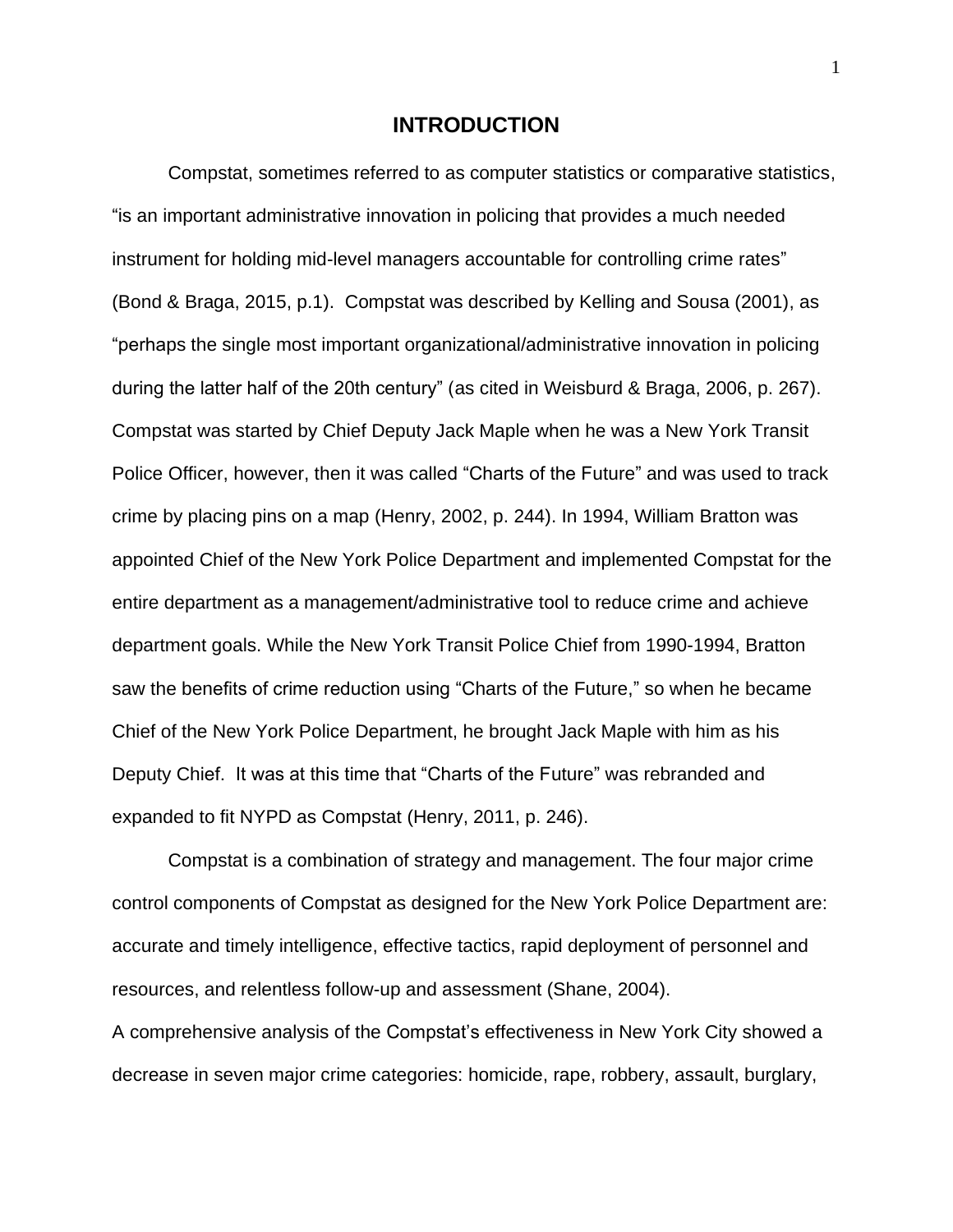larceny, and auto theft. New York showed a total crime reduction decline of 63% during the 1990's and 45% during 2000 (Zimring, 2012). After the success of Compstat in New York, it has continued to spread across the United States where it has been adapted by both large and small law enforcement agencies (Hyunseok, Hoover, Hee-Joo, 2010). Law enforcement agencies in Indiana, Kentucky, Massachusetts, Maryland, New Jersey, New Orleans, Broward, Orange, Citrus and Polk County Florida, Washington, Los Angeles, North Carolina, Pennsylvania, Illinois, and Delaware have implemented their versions of Compstat (Vito, Walsh, & Kunselman, 2005). Law Enforcement agencies that have implemented Compstat correctly have seen declines in crime rates and the improvement of the quality of life for their citizens.

Although many departments have tailored Compstat to their own department and community needs, the foundation principles of Compstat have not changed. These principles provide for an understanding and commitment to put law enforcement officers back to proactively combating crime by using data and current/acceptable police tactics rather than just reacting to crime and taking a report. The most important piece of Compstat is holding mid-level managers accountable for crime while giving them the authority and responsibility to achieve results.

For an agency to implement Compstat successfully, it must have six key practices in place: a clear mission and goals, internal accountability, geographic organization of operational command structures (i.e. a precinct model versus traditional policing models), organizational flexibility, data driven analysis and assessment of problem solving efforts and innovative problem solving tactics (Willis, Mastrofski, Weiburd, 2003). By implementing these six key elements, agencies will also be aligning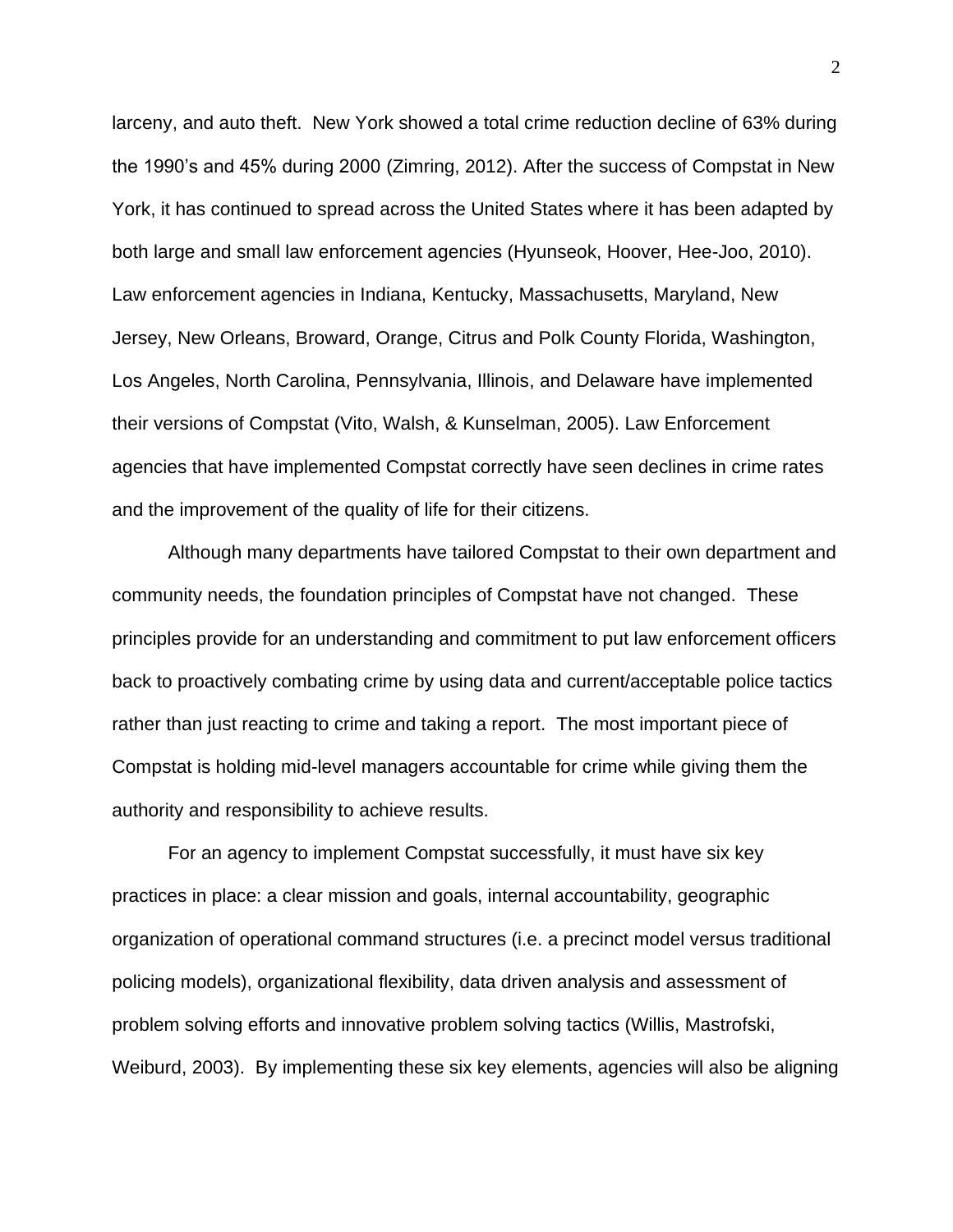their agency structure more toward a community oriented policing model instead of the typical bureaucratic police structure.

With effective leadership and accountability, Compstat confirms that law enforcement managers embrace ownership and accountability of crime in their areas and implement community policing, as well as problem oriented policing, as strategies and resources will be effective in reducing crime. Law enforcement agencies have a duty to efficiently reduce crime and improve the quality of life for their citizens. Law enforcement agencies of all sizes should implement Compstat as a way to foster communication and teamwork within the agency and with the public.

#### **POSITION**

Compstat is a strategic answer to solving crime problems within an agency's area of responsibility. It is designed to hold law enforcement agencies accountable and allow them to proactively become problem solvers. In order for a law enforcement agency to be successful in implementing Compstat, certain agency leadership cultures and mindsets must be in place to ensure success.

Departments of all sizes have a duty to reduce crime in the jurisdiction they are responsible for. Over the years, very few policing strategies or programs have been as effective in accomplishing major changes to crime reduction as Compstat. Compstat can make a difference in how agencies lower crime, but as implementation of Compstat has shown, other factors including agency structure, agency culture, and top-to-bottom leadership must be in place to ensure success.

In order to implement Compstat at an organization, an agency will need to have an effective and efficient way of gathering intelligence and data in a timely and accurate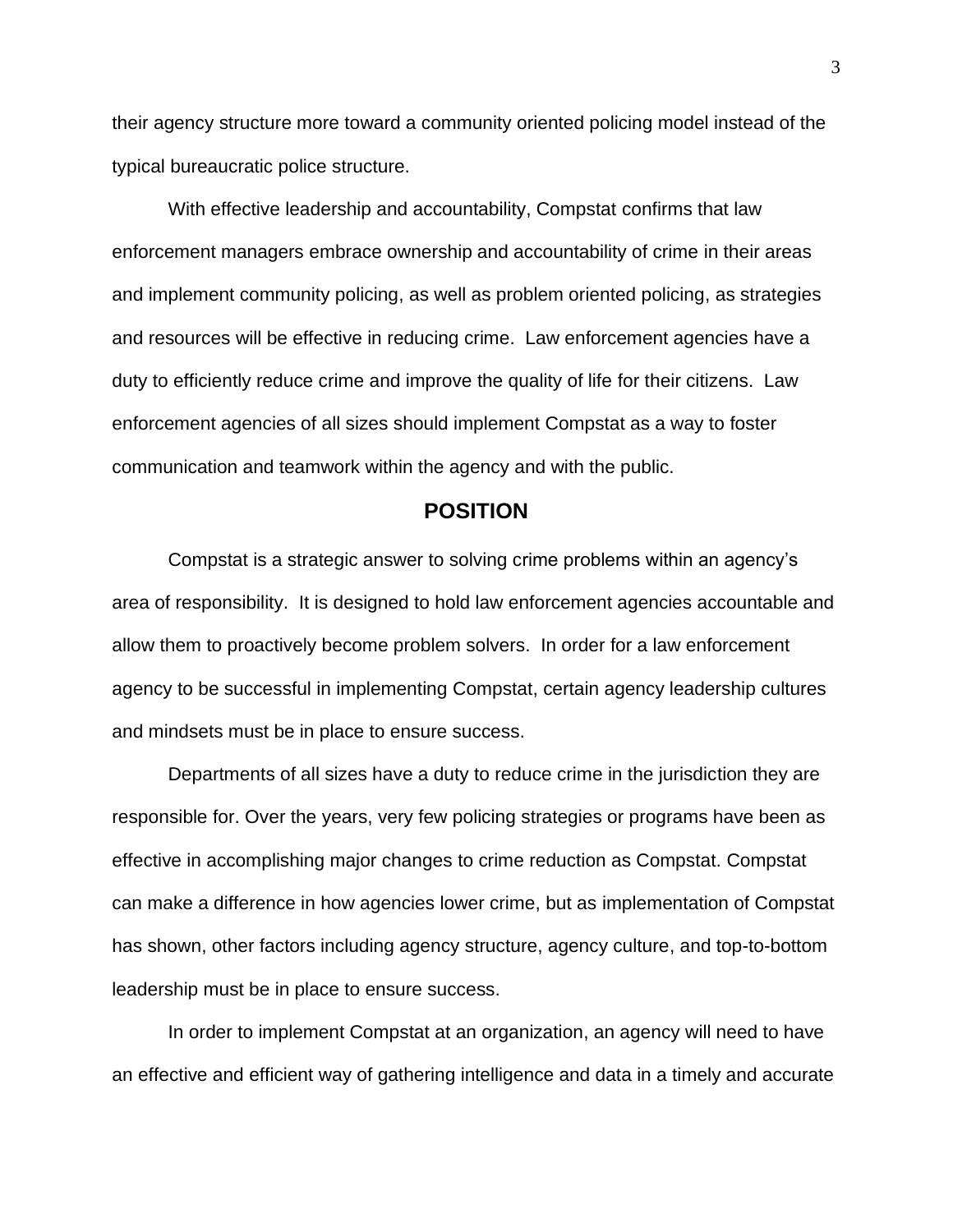manner. Accurate and timely intelligence is the core of Compstat. This is usually done through an agency's Records Management System (RMS) or Uniformed Crime Reporting (UCR). An agency will be required to review measureable data such as crimes that occurred, dates and times of those crimes, as well as arrests and suspects. Organizations can then plot these crimes in an attempt to recognize clusters, suspects, patterns, hotspots, or even common modus operandi (the way of doing something in regards to committing a crime).

Research shows since Compstat's implementation in New York, large and small police agencies have implemented various Compstat-like programs all over the country and even globally (Vito, Walsh, & Kunselman, 2005). These Compstat-like programs were made for a specific agency, however in order for them to succeed in lowering crime, the four main principles must remain intact. If implemented correctly, Compstat proves over and over again that it does reduce crime.

Statistics from New York from 1993-1999 show that that murder dropped 66%, robbery dropped 58%, auto theft 65%, and burglary also dropped 59% (Hoover, 2004). Some might say that New York "cooked the books" or "padded the numbers" but it is hard to argue with those numbers when there are clear homicide victims. Additional data from NYPD shows that between 1990 and 2008, major crimes declined over 76% while homicide also declined nearly 77% (Eterno & Silvermann, 2010). When introduced in New Orleans, there was a decline in murders from 421 in 1994, to 162 in 1999, a total of 55% (Anderson, 2001, p.4). According to Anderson (2001), "Compstat in Minneapolis saw a double-digit decrease in homicides, aggravated assaults, robberies, burglaries and auto thefts between 1998 and 1999" (p.4). In 2000, Baltimore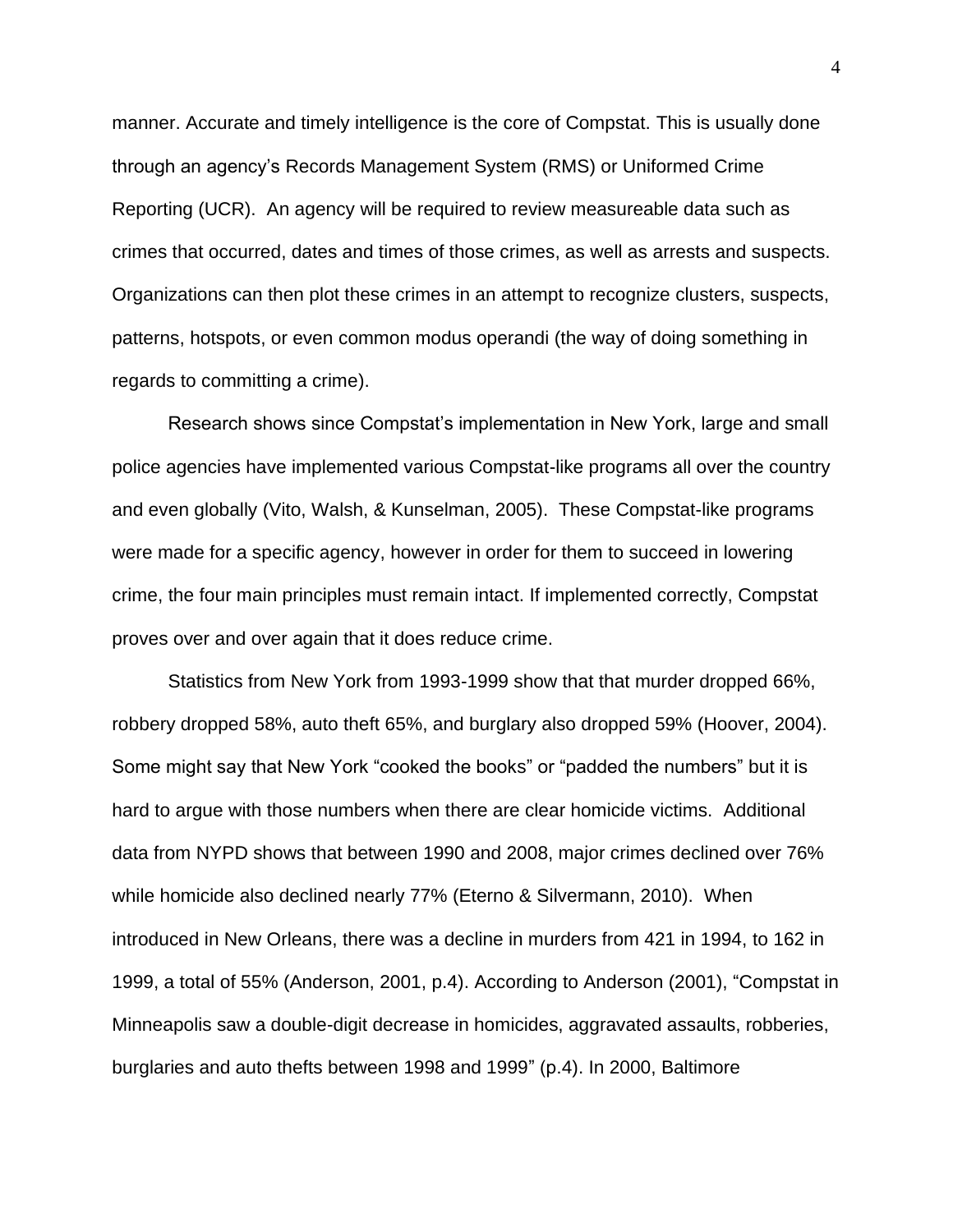implemented Compstat and by the end of the year the city had less than 300 homicides for the first time in 20 years, while overall crime dropped by 25% (Anderson, 2001, p. 4). As Baltimore's Compstat program continued in 1999 and 2001, violent crime including homicides, shootings, robberies, rapes, and assaults declined by 24%, 25%, 34%, 28%, 20% and 21% respectively. (Henry, 2002, p. 307).

In order for law enforcement agencies to make a difference in their community they must embrace Compstat, community oriented policing, or problem oriented policing. Embracing and instituting these policing models will challenge the current social norms of policing. As a society we must change or adapt to address social, economic, and technological conditions in order to stay relevant and continue with our public safety mandate. According to Vito, Walsh and Kunselman (2005), "Compstat is a management and service delivery system that is capable of delivering community or problem solving initiatives to its citizens" (p.195).

There are six essential elements needed for an agency to successfully implement these programs (Willis, Mastrofski and Weisburd, 2007). The first of these key elements is mission clarification. All law enforcement agencies must have a clear mission that defines its organization and its purpose. The mission for most law enforcement, whether written or understood, is the reduction or prevention of crime in areas they service and improvement of quality of life for their citizens. In order for law enforcement officers to buy into this mission it must be clearly stated and all personnel within the law enforcement agency must believe in it.

The second of these key elements is internal accountability. Accountability is vital within a law enforcement organization, it holds personnel responsible for the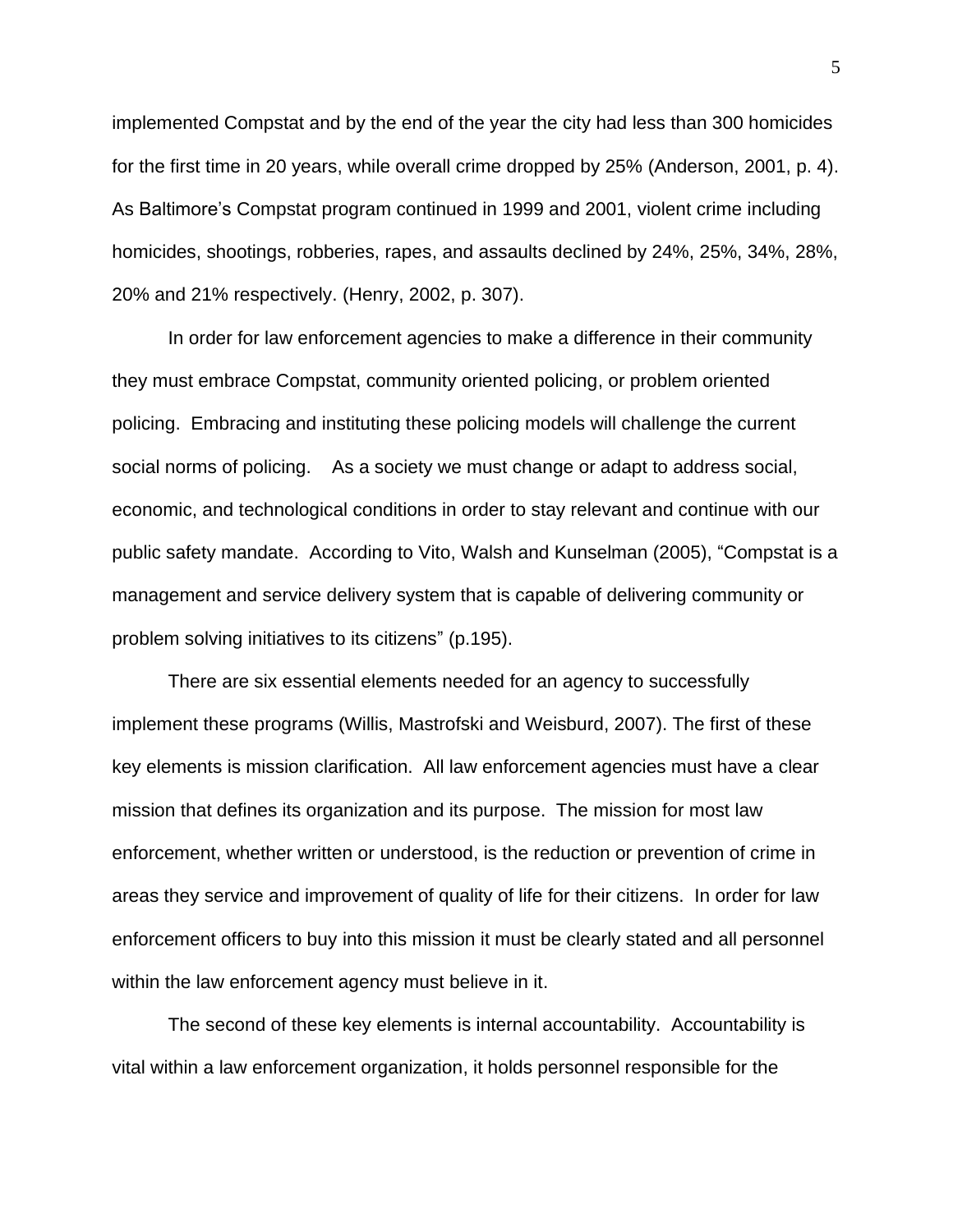organizations mission, goals, and ideas. As with Compstat, mid-level managers are held responsible for crime in their areas as well as accountable for knowing how to address the crime in order to make a meaningful impact. As described by Weisburd, Mastrofski and McNally, (2003), "Nobody ever got in trouble because crime numbers on their watch went up. I designed the process knowing that an organization as large as the NYPD never get to Nirvana" (p. 428). As stated by Maple in 1999, "trouble arose only if the commanders didn't know why the numbers were up and or didn't have a plan to address the problem" (Weisburd et al, 2003, p.428). To hold mid-level managers responsible and accountable to crime and the Compstat mission means that law enforcement executives must also give those mid-level managers authority to control their own destiny and make decisions using the information they have.

The third of these elements is geographic organization of command. Much like Compstat holding mid-level managers accountable to carry out the agency mission, police executives must give operational power, authority, and flexibility to mid-level managers to execute the mission. Additionally, specialized units outside of patrol, such as traffic, narcotics, vice, and detectives must also be placed under the mid-level manager. This must happen in order for them to have the resources, tools and personnel available to carry out the mission to reduce crime that the mid-level manager is accountable for. Law enforcement agencies are traditionally a bureaucratic silo design, where structure is built on a paramilitary style with strong upper leadership involvement. Under a silo style structure, certain units or departments do not wish to share information with other units or departments within the same agency. Furthermore, the level of cooperation between the two departments or units is not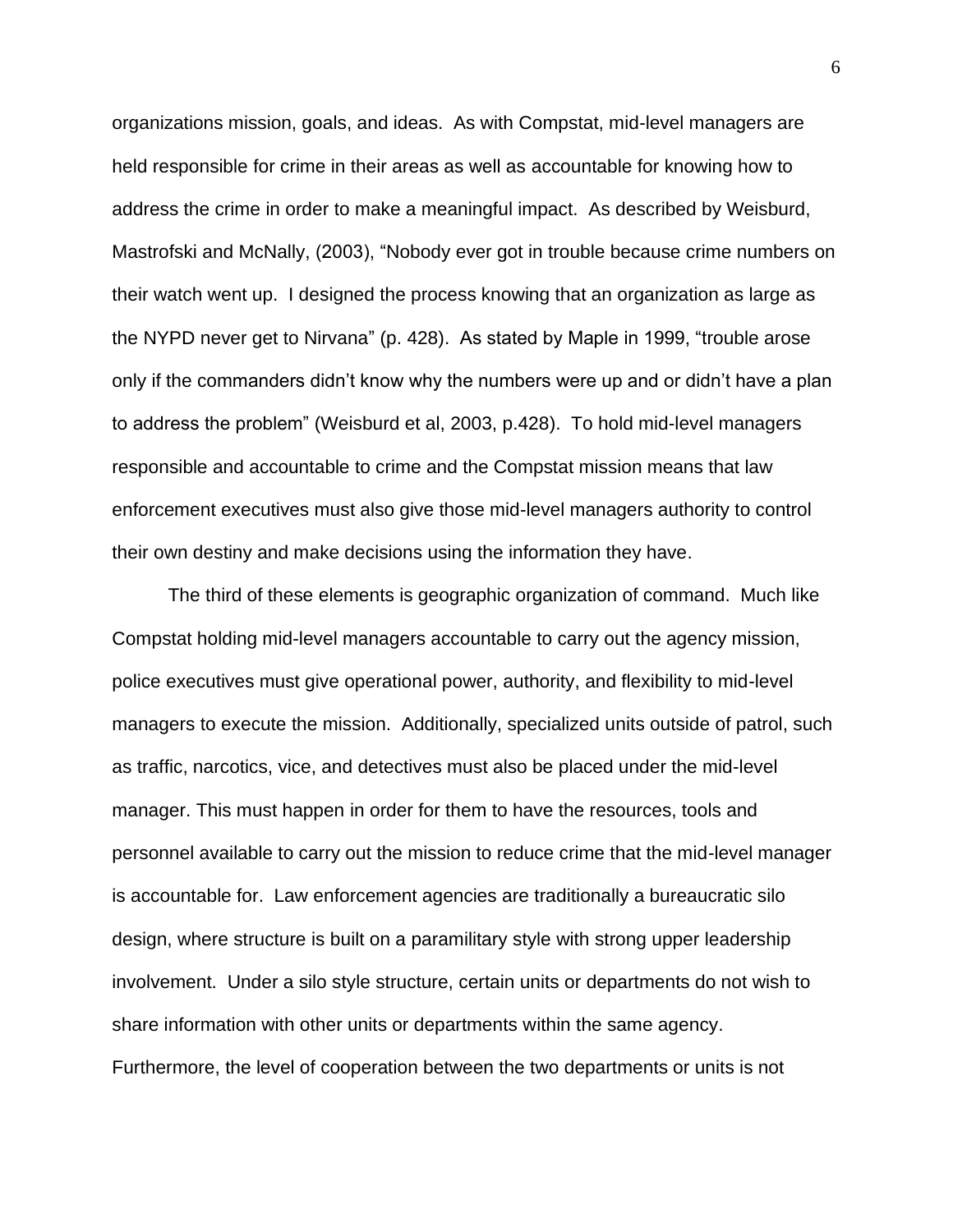cohesive for an agency who is committed to Compstat or to community or problem oriented policing strategies. Unfortunately, the silo, bureaucratic style is the current model for almost all modern law enforcement agencies in the United States. This style also traditionally focused on rapid response, random patrols, reactive investigations, charted response times, and arrest or clearance rates as successful crime control numbers. The authoritative influence asserted by the paramilitary structure and its discipline led to those being awarded for arrests rather than crime prevention. The outcome was the failure to reduce crime for any significant period or prevent crime from continuing after law enforcement saturation ended.

The fourth key element, as listed, is organizational flexibility. Organizational flexibility is more than just empowering mid-level managers with the authority needed, but it is also making sure they are given the resources needed to accomplish the mission of the agency. This element enables the mid-level manager with the power to direct resources, of any kind, to successfully complete the mission they are being held accountable for. This is a drastic shift in the current organizational mandates, but nonetheless it must be allowed in order for resources to be directed to where they are needed concerning the strategic application of Compstat.

The fifth key element recognized is data-driven problem identification and assessment. Remember, it is imperative in Compstat that accurate and timely information and intelligence be gathered, analyzed and sent to appropriate personnel for review. As described by Weisburd et al, (2003), "We needed to gather crime numbers from every precinct daily, not once every 6 months, to spot problems early" (p. 429). According to, Jack Maple, The Crime Fighter (1999) crimes must be mapped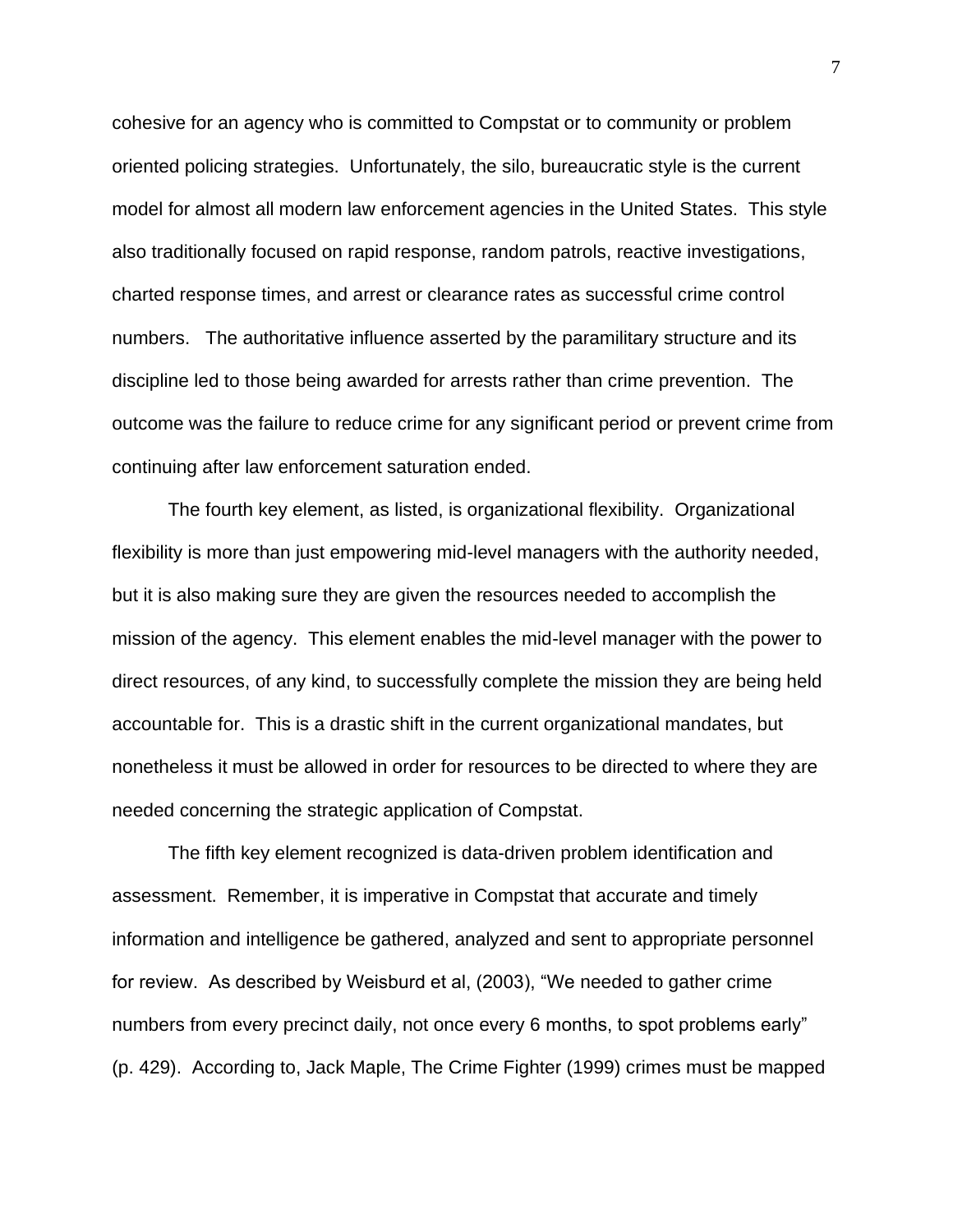daily too, so we could identify hot spots, patterns, and trends and analyze their underlying causes (Willis, et. al, 2007). With this idea, crime data must quickly and efficiently be analyzed and then disseminated daily to staff.

The sixth and final element for a successful Compstat program is innovative problem solving tactics. Mid-level managers are expected to develop problem-solving techniques to crime problems. These solutions should be innovative, critical, and methodical as well as in line with the data provided from Compstat or other intelligence information. This information should be more than the old adage, "this is what we have always done," or the typical police response to flood an area with cops so as to disperse crime rather than solve crime. Compstat is not about how many officers are deployed to an area, but what they are doing. The end result of Compstat is what matters.

### **COUNTER ARGUMENTS**

Some critics of Compstat believe since accountability is one of the main core functions, mid-level managers falsify numbers to show the crime numbers they want. Some would argue that Compstat is ineffective and is nothing more than "cooking the books" by those who are being held accountable. There have been numerous documented incidents of this occurring, as stated by Kelling & Sousa (2001). Although, there are some documented cases of this occurring, this is mostly due to the confrontational nature of how Compstat was implemented in New York and the fact the agencies are built on a bureaucratic, professional police hierarchy. The ineffectiveness of Compstat in each of these failures can be directly correlated to one of the six key elements not being successfully implemented. It is possible to be firm and hold personnel accountable without being critical, crude, or demeaning. Numbers in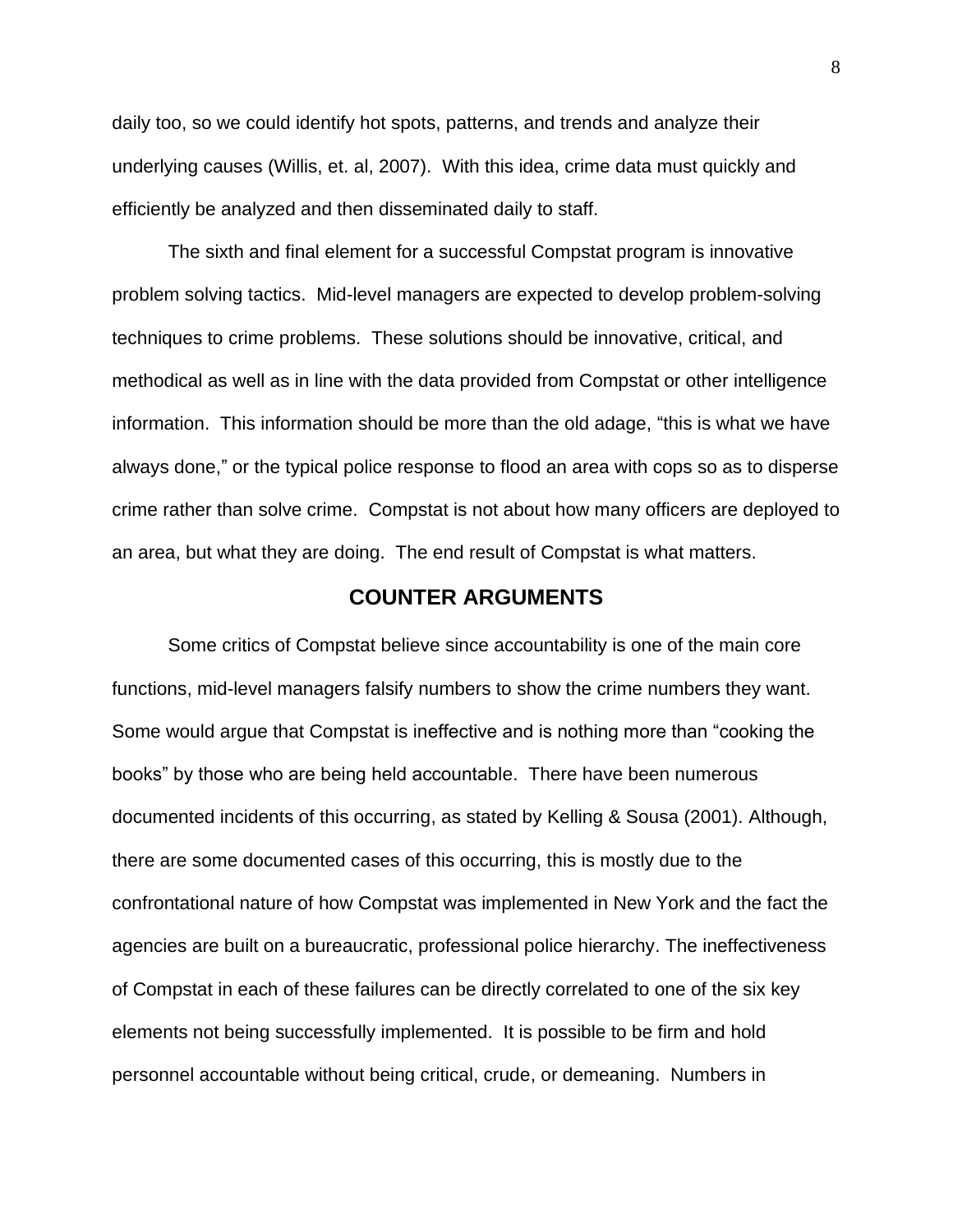Compstat should only be used as a management tool to help run a department while measureable performance runs the agency. The focus of an agency needs to be on its overall goals of the law enforcement community.

There is strong evidence showing that Compstat, if implemented correctly, can accomplish crime reduction. A summary of crime from 1993-1999 in New York compared to other U.S. citizens of 100,000 in population shows that serious crime reduced 66% for murder, 58% for robbery, 65% for auto theft and 59% for burglary. This represents a total decrease of crime by 50% (Hoover, 2004, p.5). Additionally, it is difficult to accuse an agency of cooking the books when murder is the measured crime and it fell by 66% in New York and 37% nationally.

Due to the successful implementation of Compstat by the New York Police Department, agencies across the United States were quick to implement Compstat or their version of Compstat without truly understanding the organizational principles needed to ensure its success. The success of Compstat coupled with "war stories" created a buzz in law enforcement that made Compstat the next big thing in policing without correctly understanding its principles. As a result of the success, a Police Foundation Survey found that one-third of the country's 515 largest police departments had implemented a Compstat-like program by the year 2000 (Weisburd et al. 2007). Historically, most law enforcement agencies are resistant to change or any type of innovation and it usually takes years for it to become practice, as it requires a top down philosophy change and organizational change to make it effective.

Another common argument against Compstat is that law enforcement agencies and administrators lack understanding and commitment to the foundation of Compstat,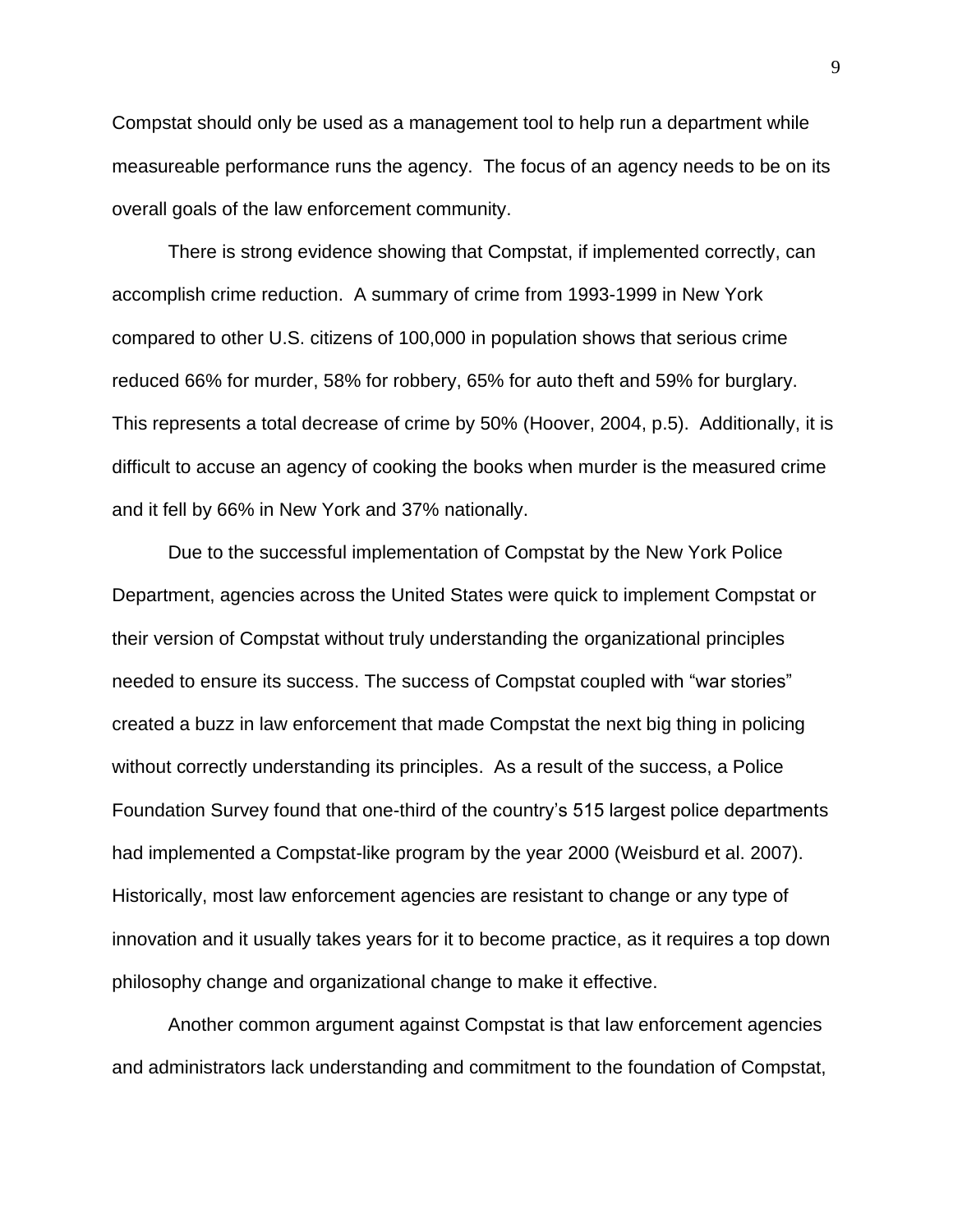and therefore some agencies begin to see complaints when implementing it. Furthermore, research groups and academic studies across the country began researching and analyzing the phenomenon of Compstat to see if it could scientifically be proven as an effective, relative, and innovate shift in policing philosophy.

Research found that organizations need to be extremely cautious and careful when implementing certain aspects of Compstat within an agency. The agencies with the most difficult time implementing Compstat usually suffered from their failure to implement key elements of Compstat. The key elements most commonly failed to be implemented were mission clarification, internal accountability and a data-driven approach to decision making (Weisburd et al, 2003).

Failures or shortfalls in Compstat can be directly attributed to the failure of an organization to communicate, realign, endorse and hold all levels of management accountable for its success. Compstat has to become a top-down, buy-in philosophy and culture (Dabney, 2010, p.3). Furthermore, countless errors in implementing Compstat can be directly correlated and traced to the failure of agencies and executives to implementing the six key principles before instituting the Compstat model.

Additionally, there have been numerous research articles completed on the successful implementation of Compstat that show "the key role that communication, buy in and steadied reengineering of the command structure played in the first successful implementation of the model; the structure and culture of the organization evolved and crime rates decreased" (Dabney, 2010, p.6). Another study conducted looked at the struggles endured by the implementation of Compstat within the New York Police Department. It was discovered that communication, buy in, and realignment of the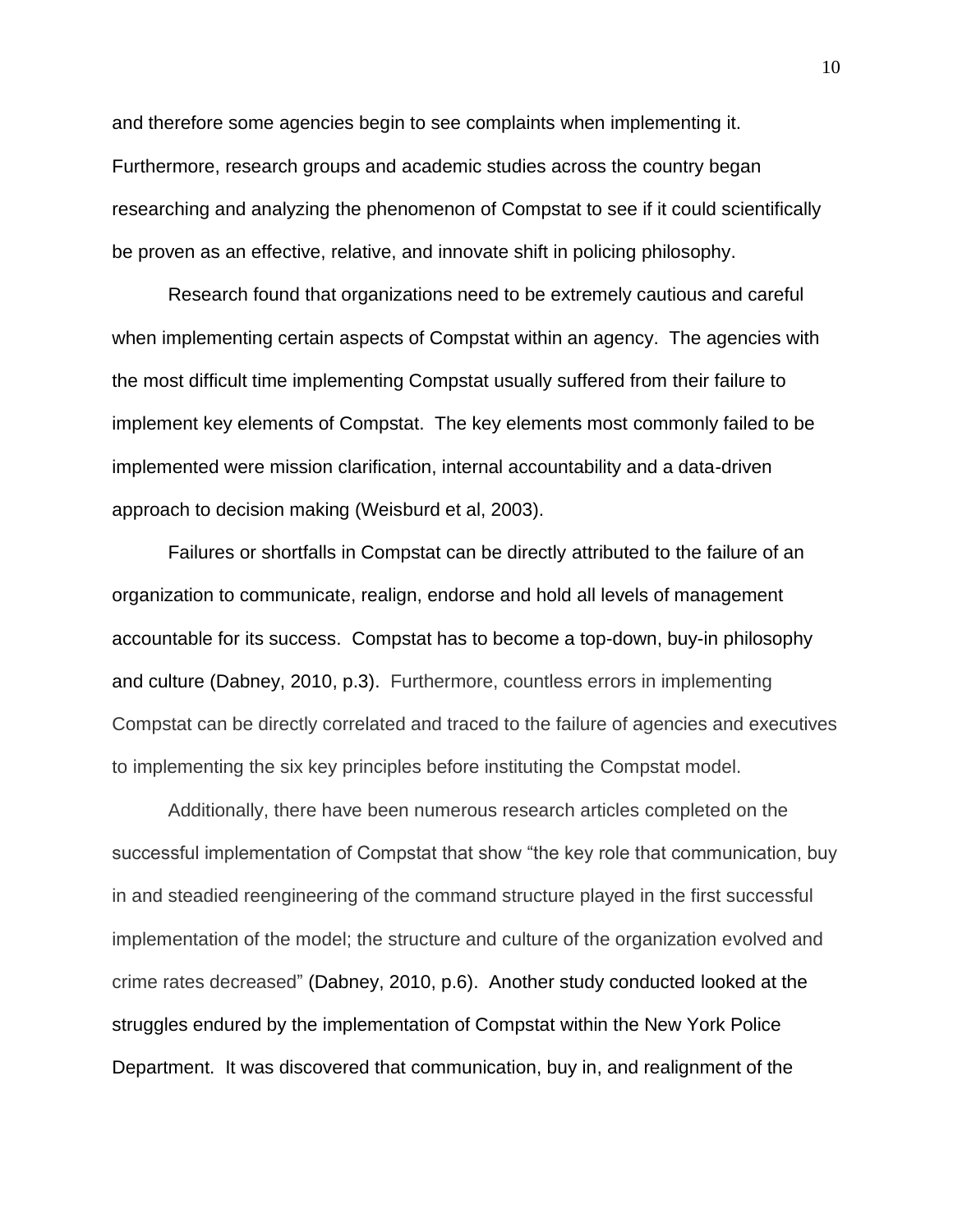command structure played a huge role in the success and culture of Compstat (Weisburd et. al, 2003).

Additionally, it was shown most officers misunderstood the goal, mission, or direction of Compstat and the set of four management principles that guide it. Due to a failure to explain, train, and communicate the purpose, most saw the computer‐generated statistics and crime analysis function as an auditing or micro managing tool rather than that of crime patterns, trends or intelligence (Dabney, 2010, p.3).

### **RECOMMENDATION**

As stated by Vito, Walsh and Kunselman (2004), "Compstat is changing police organizations into strategically managed, open system learning organizations, not reintroducing a more centralized isolated bureaucratic-control process as the critics would have us believe" (p. 66).

While some would say that Compstat is used incorrectly by those who manipulate the numbers, a summary of crime from 1993-1999 in New York compared to other U.S. citizens of 100,000 in population shows that serious crime reduced 66% for murder, 58% for robbery, 65% for auto theft and 59% for burglary. This represents a total decrease of crime by 50%. Additionally, it is difficult to accuse an agency of cooking the books when murder is the crime and it fell by 66% in New York and 37% nationally (Hoover, 2004, p.5).

Compstat, just like community oriented policing and problem oriented policing, is a huge shift in current policing philosophy. Before Compstat can be successfully implemented, an agency must commit to the six key elements of Compstat. An agency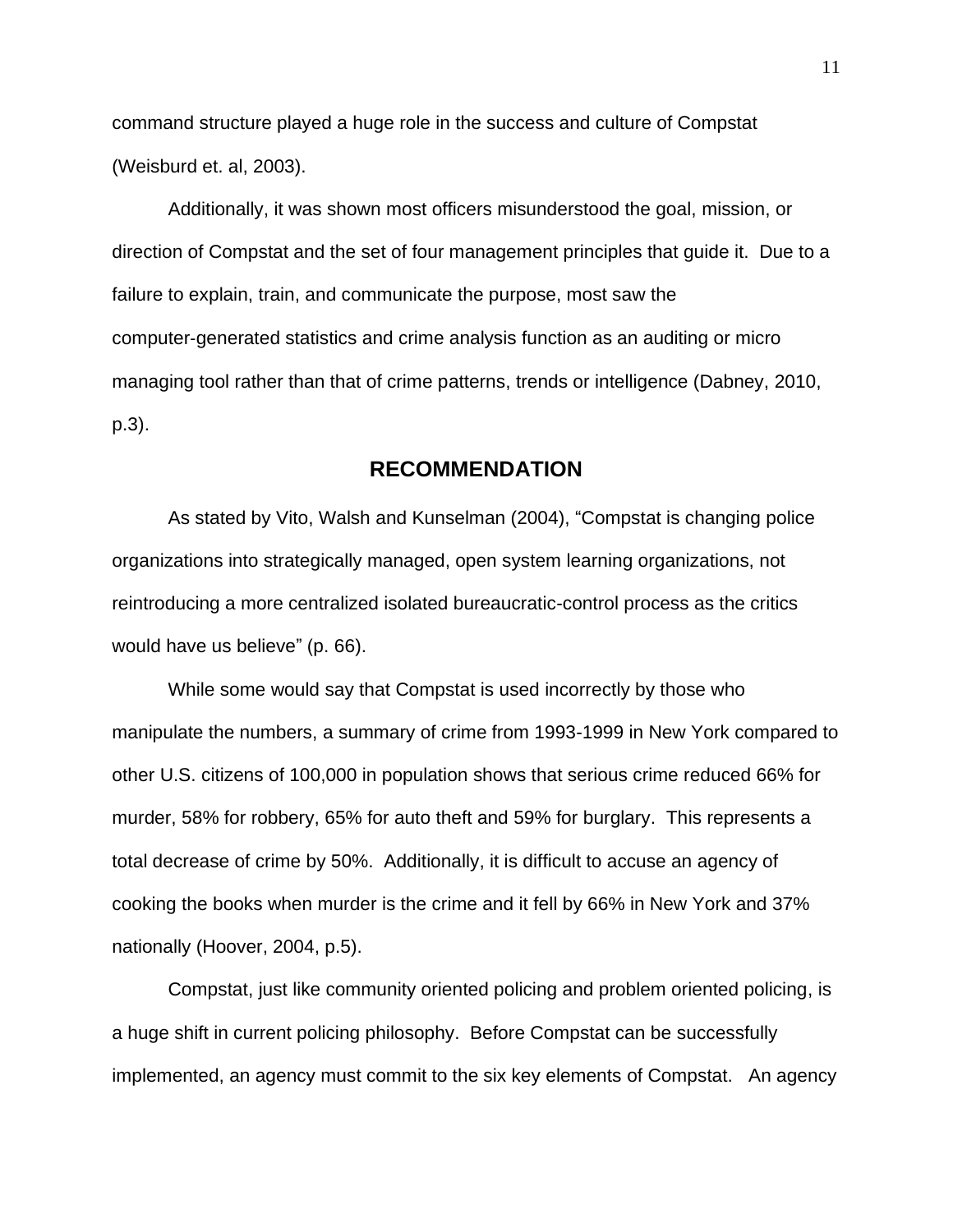must be willing to switch from its bureaucratic police structure to one that embraces Compstat, community policing and problem oriented policing in order to be successful.

Critics to the Compstat philosophy do very little to add alternative policing models that will promote accountability while evolving policing into what society needs and what law enforcement agencies should do. The intent of Compstat is to hold those accountable that have been tasked with improving policing, controlling crime, and reducing crime.

There are six key elements that must be successfully implemented by an organization seeking to institute Compstat (Willis, Mastrofski and Weisburd, 2007). The first of these key elements is mission clarification. All law enforcement agencies must have a mission that defines its organization and its purpose. In order for law enforcement officers to buy-into this mission it must be clearly stated and all personnel within the law enforcement agency must be held accountable. The second of these key elements is internal accountability. Accountability within a law enforcement organization must be from the top down and all personnel should be responsible for furthering the organizations mission, goals, and ideas. To hold mid-level managers responsible and accountable to crime and the Compstat mission means that law enforcement executives must also give those mid-level managers authority to control their own destiny. The third of these elements is geographic organization of command. Much like Compstat holding mid-level managers accountability to carry out the agency mission, police executives must give operational power, authority, and flexibility to mid-level managers to execute the mission. The fourth key element as listed was organizational flexibility. Organizational flexibility is more than just empowering mid-level managers with the

12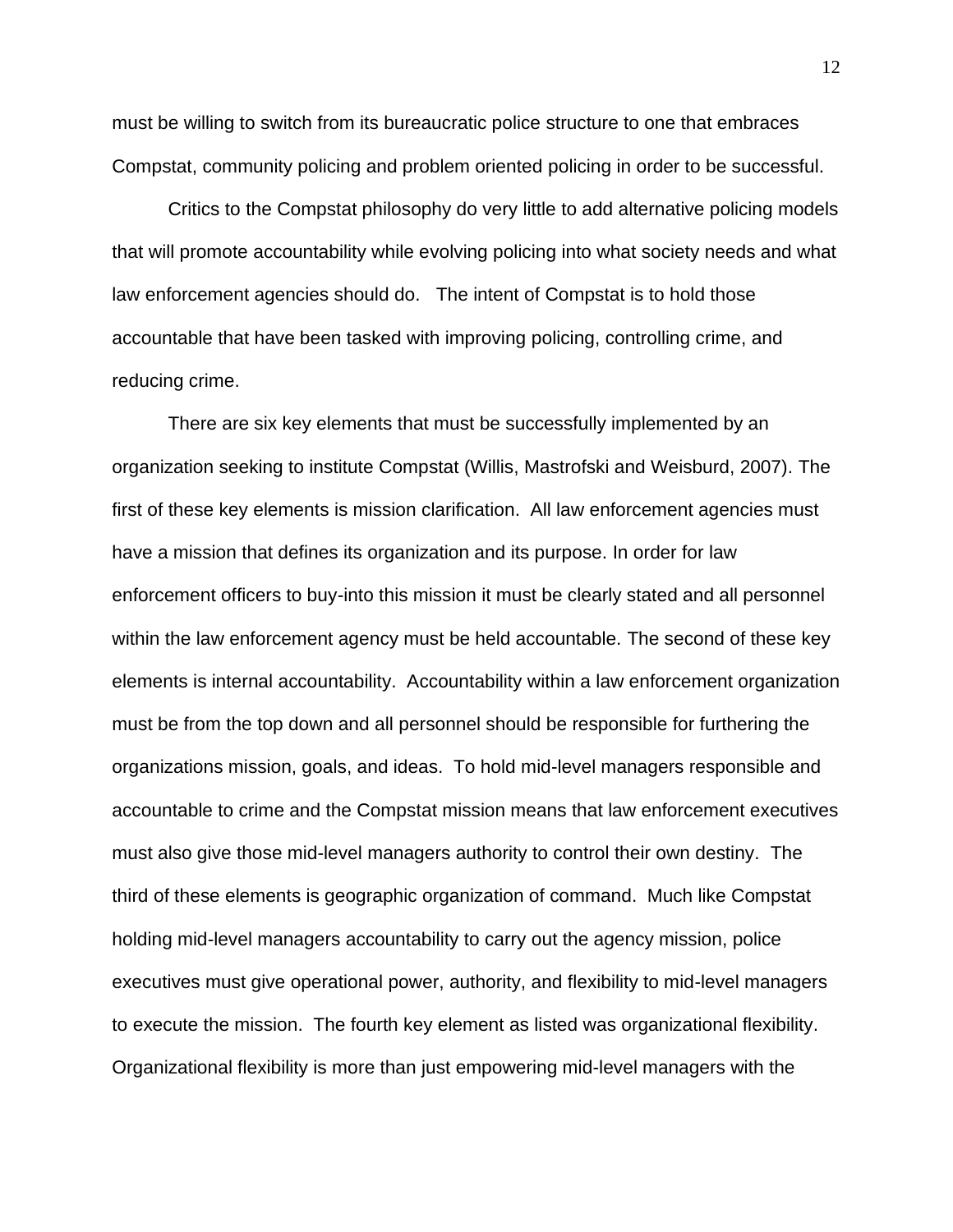authority needed but they are also given the resources needed to accomplish the mission of the agency. The fifth key element recognized is data-driven problem identification and assessment. Remember, it is imperative in Compstat that accurate and timely information and intelligence be gathered and analyzed and sent to appropriate personnel for review. To this idea, crime data, must be quickly and efficiently analyzed and then disseminated daily to staff. The sixth and final element for a successful Compstat program is innovative problem solving tactics. Mid-level managers are expected to develop problem solving techniques to crime problems. Compstat is not about how many officers are deployed to an area, but what are they doing.

Compstat is a process, not a computer system. Compstat is about using intelligence led policing to reduce crime and the fear of crime in a community. Compstat is about fostering teamwork, innovation, and accountability within a law enforcement agency. It is about working, "smarter, not harder". If cops were told through intelligence that a serial bank robber was going to strike a particular bank at a particular time, they would use that information to form a plan and strategy to prevent the event from ever happening. Compstat can be a way to foster communication and teamwork within the agency and also with the public. Armed with data, law enforcement agencies should implement Compstat to reduce crime and hold staff accountable.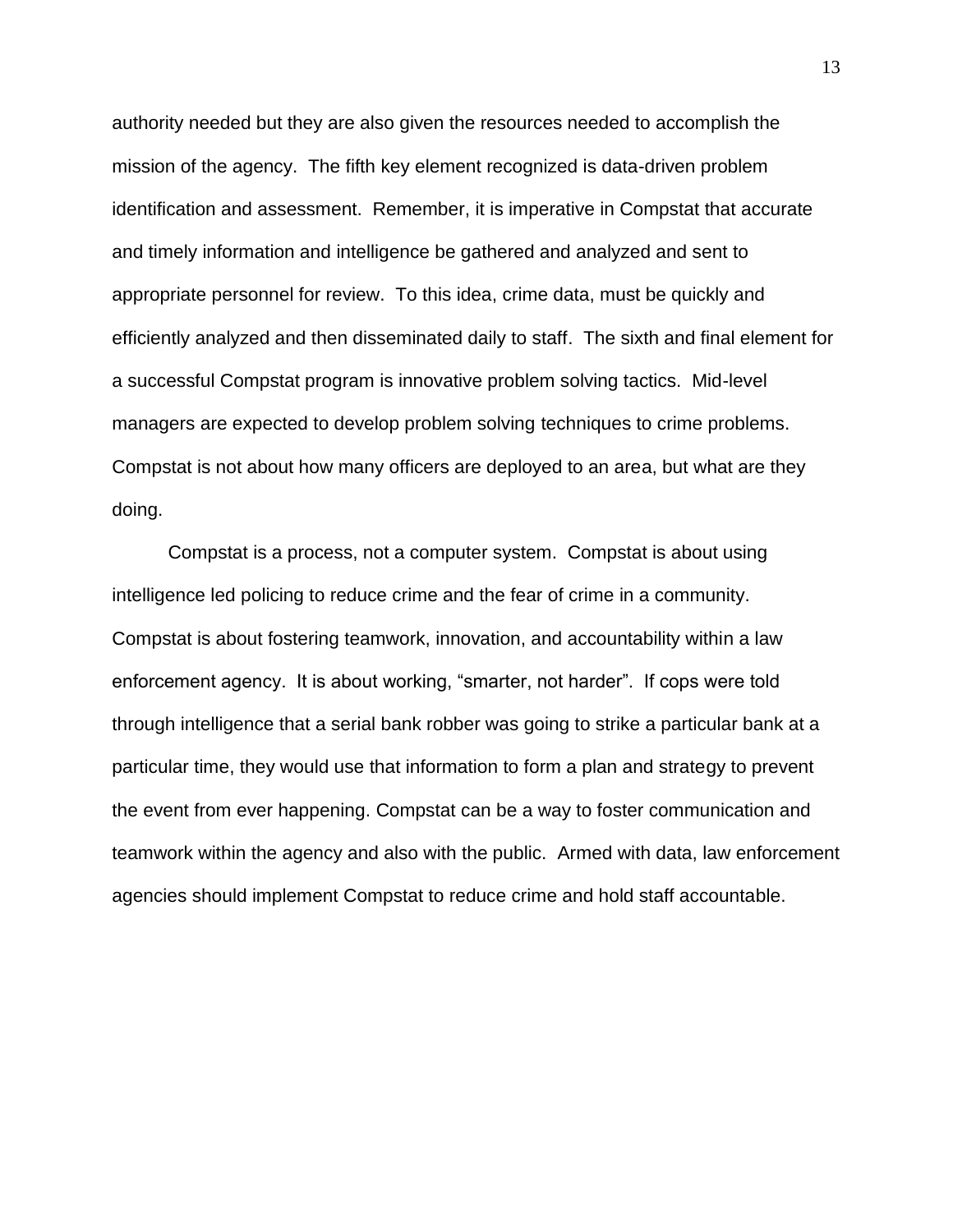### **REFERENCES**

- Anderson, D. C. (2001, winter). *Crime control by the numbers: Compstat yields new lessons for the police — and the replication of a good idea* (Ford Foundation Report). New York: Ford Foundation.
- Bond, B. J., & Braga, A. A. (2015). Rethinking the Compstat process to enhance problem-solving responses: insights from a randomized field experiment. *Police Practice & Research*, *16*(1), 22–35. Retrieved from:

https://doi.org/10.1080/15614263.2013.832250

- Dabney, D. (2010). Observations Regarding Key Operational Realities in a Compstat Model of Policing. *JQ: Justice Quarterly*, *27*(1), 28–51. Retrieved from: https://doi.org/10.1080/07418820902855370
- Eterno, J. A., & Silverman, E. B. (2010). The NYPD's Compstat: compare statistics or compose statistics? *International Journal of Police Science & Management*, *12*(3), 426–449. Retrieved from: https://doi.org/10.1350/ijps.2010.12.3.195

Henry, V. E. (2002). *The Compstat paradigm*.Flushing, NY: Looseleaf Law Publications.

Hoover, L. T. (2004). Compstat as a Strategy: A Texas Perspective. *TELEMASP Bulletin*, *11*(4), 1–6. Retrieved from:

https://ezproxy.shsu.edu/login?url=http://search.ebscohost.com/login.aspx?direct

=true&db=cja&AN=15692416&site=ehost-live&scope=site

Hyunseok Jang, Hoover, L. T., & Hee-Jong Joo. (2010). An Evaluation of Compstat's Effect on Crime: The Fort Worth Experience. *Police Quarterly*, *13*(4), 387–412. <https://doi.org/10.1177/1098611110384085>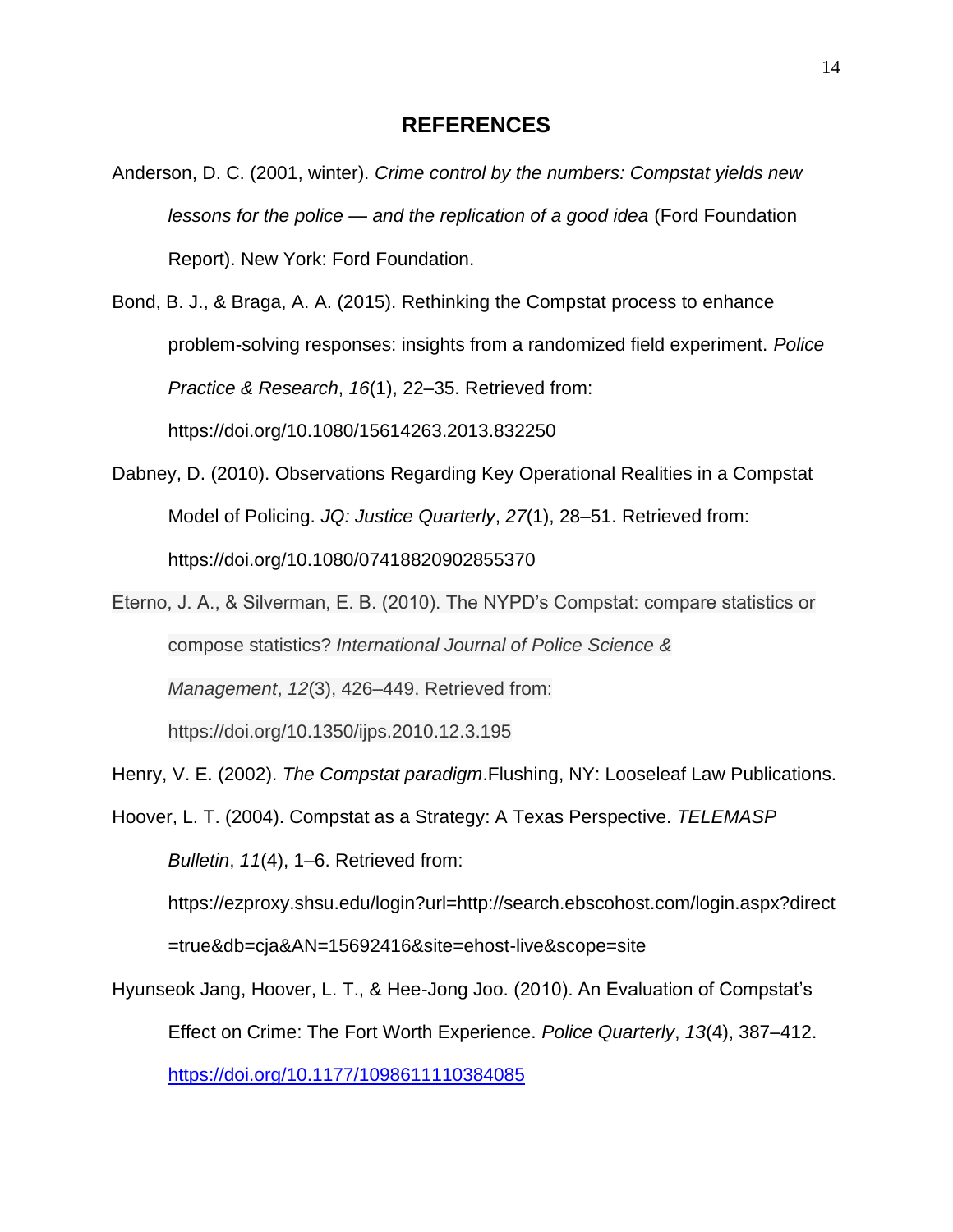Kelling, G.L. and Sousa, W.H. (2001). Do Police Matter? An analysis of the Impact of New York City's Police Reforms. Retrieved from [https://media4.manhattan](https://media4.manhattan-institute.org/pdf/cr_22.pdf)[institute.org/pdf/cr\\_22.pdf](https://media4.manhattan-institute.org/pdf/cr_22.pdf)

Shane, J. M. (2004). Compstat Implementation. *FBI Law Enforcement Bulletin*, *73*(6), 13–21. Retrieved from https://ezproxy.shsu.edu/login?url=http://search.ebscohost.com/login.aspx?direct =true&db=cja&AN=14902462&site=ehost-live&scope=site

- Vito, G. F., Walsh, W. F., & Kunselman, J. (2005). Compstat: the manager's perspective. *International Journal of Police Science & Management*, *7*(3), 187– 196. https://doi.org/10.1350/ijps.2005.7.3.187
- Weisburd, D, & Braga, A. (2006). Police innovation. Cambridge, NY: Cambridge University Press. Retrieved from: https://doi.org/10.1017/CBO9780511489334
- Weisburd, D., Mastrofski, S. D., McNally, A. M., Greenspan, R., & Willis, J. J. (2003). Reforming to Preserve: Compstat and Strategic Problem Solving in American Policing. *Criminology & Public Policy*, *2*(3), 421–455.

https://doi.org/10.1111/j.1745-9133.2003.tb00006.x

- Willis, J. J., Mastrofski, S. D., & Weisburd, D. (2003). *Compstat & organizational change in the Lowell Police Department: Challenges & opportunities*. Retrieved from https://ezproxy.shsu.edu/login?url=http://search.ebscohost.com/login.aspx?direct =true&db=cja&AN=CJA0360030000258s&site=ehost-live&scope=site
- Willis, J. J., Mastrofski, S. D., & Weisburd, D. (2007). Making sense of COMPSTAT: A theory-based analysis of organizational change in three police departments.*Law*